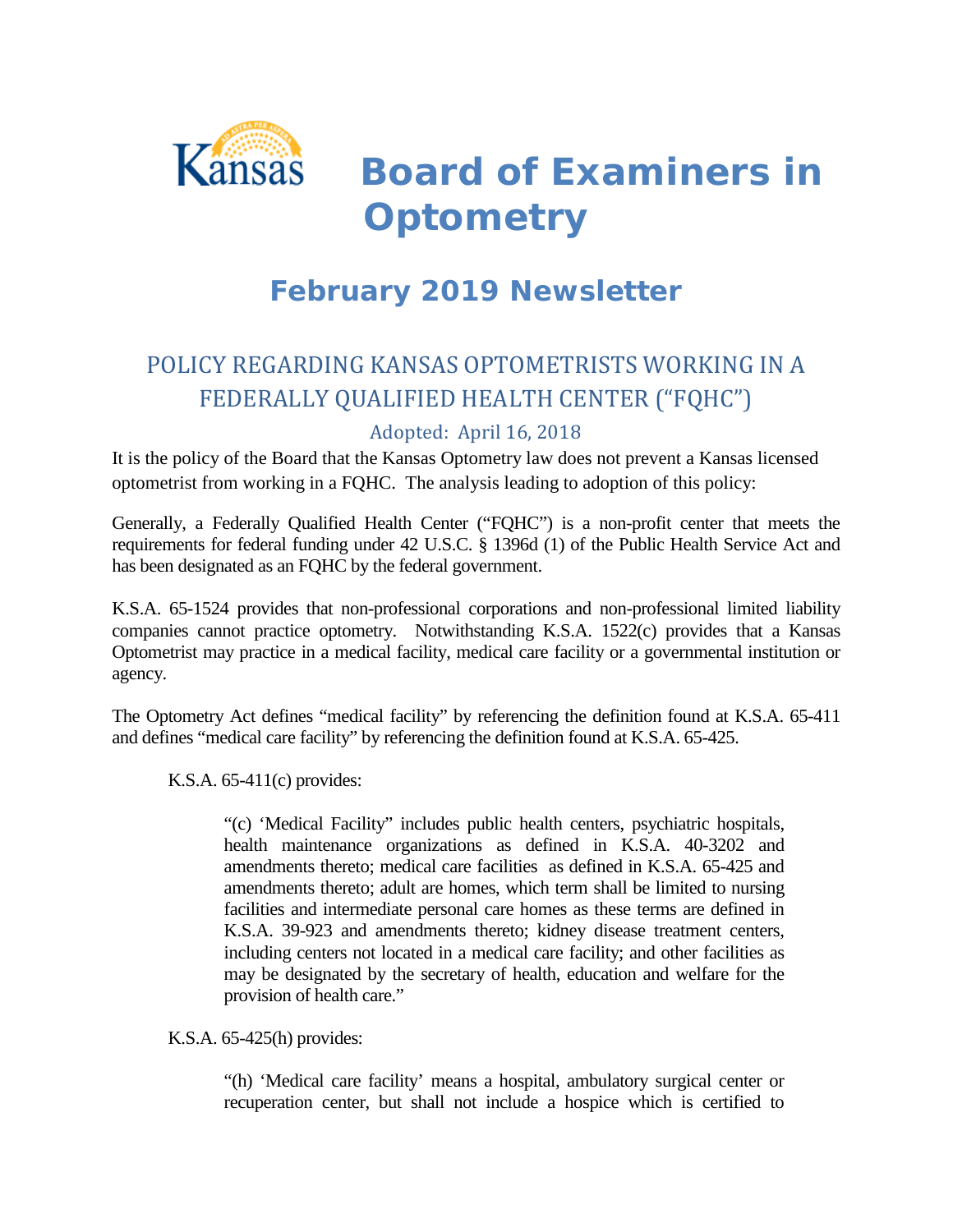participate in the Medicare program under 42 code of federal regulations, chapter IV, section 418.1 *et seq.* and amendments thereto and which provides services only to hospice patients.

In *St. Francis Regional Medical Center, Inc. v. Weiss*, 254 Kan. 728, 869 P.2d 606 (1994) the Kansas Supreme Court examined whether a general corporation (the hospital) could employ a physician. In the earlier case of *Early Detection Center, Inc. v. Wilson*, 248 Kan. 869, 811 P.2d 860 (1991), the Supreme Court had held that a non-professional for profit corporation could not employ a physician. In holding that St. Francis could employ a physician, the Court reasoned:

> "We agree that *Early Detection Center* should not be extended beyond its facts and is distinguishable from the present case. Here, the corporation employing the physician is a hospital licensed by the State of Kansas as a medical care facility and a health care provider. This difference is crucial to our determination and it distinguishes a hospital from a 'diagnostic clinic', which was involved in *Early Detection Center*.

> In light of the above, we conclude that neither Kansas case law nor statutory law prohibits a licensed hospital from contracting for the services of a physician. Such contracts are not contrary to the interest of public health, safety, and welfare and, therefore, are legally enforceable. We find no valid reason to distinguish between profit and nonprofit hospitals in this regard."

*St. Francis v. Weis,* 254 Kan. at 746.

The policy considerations which led the Supreme Court to conclude that the State's public policy would not be violated by a hospital employing a physician would seem to lead to the conclusion that an Optometrist should be permitted to work for an FQHC. The Kansas legislature has specifically provided that an FQHC can employ a Kansas licensed dentist. Although there is no similar provision in the Kansas Optometry Law, there is no rational basis to conclude that protection of the public requires Optometrists not to be employed by an FQHC when a dentist can be so employed.

It is not clear that the legislature specifically intended the definitions of "medical facility" or "medical care facility", as used in the Optometry Law, to include an FQHC, but there certainly appears to be no compelling reason to conclude that the Optometry Law prevents an Optometrist from working in an FQHC.

#### Business Contracts

Topics associated with business contracts are issues that frequently come before the Board. The Board wishes to remind licensees to review any contracts and business agreements carefully before signing. Understand the Kansas Optometry Act as well the Kansas Professional Corporation law.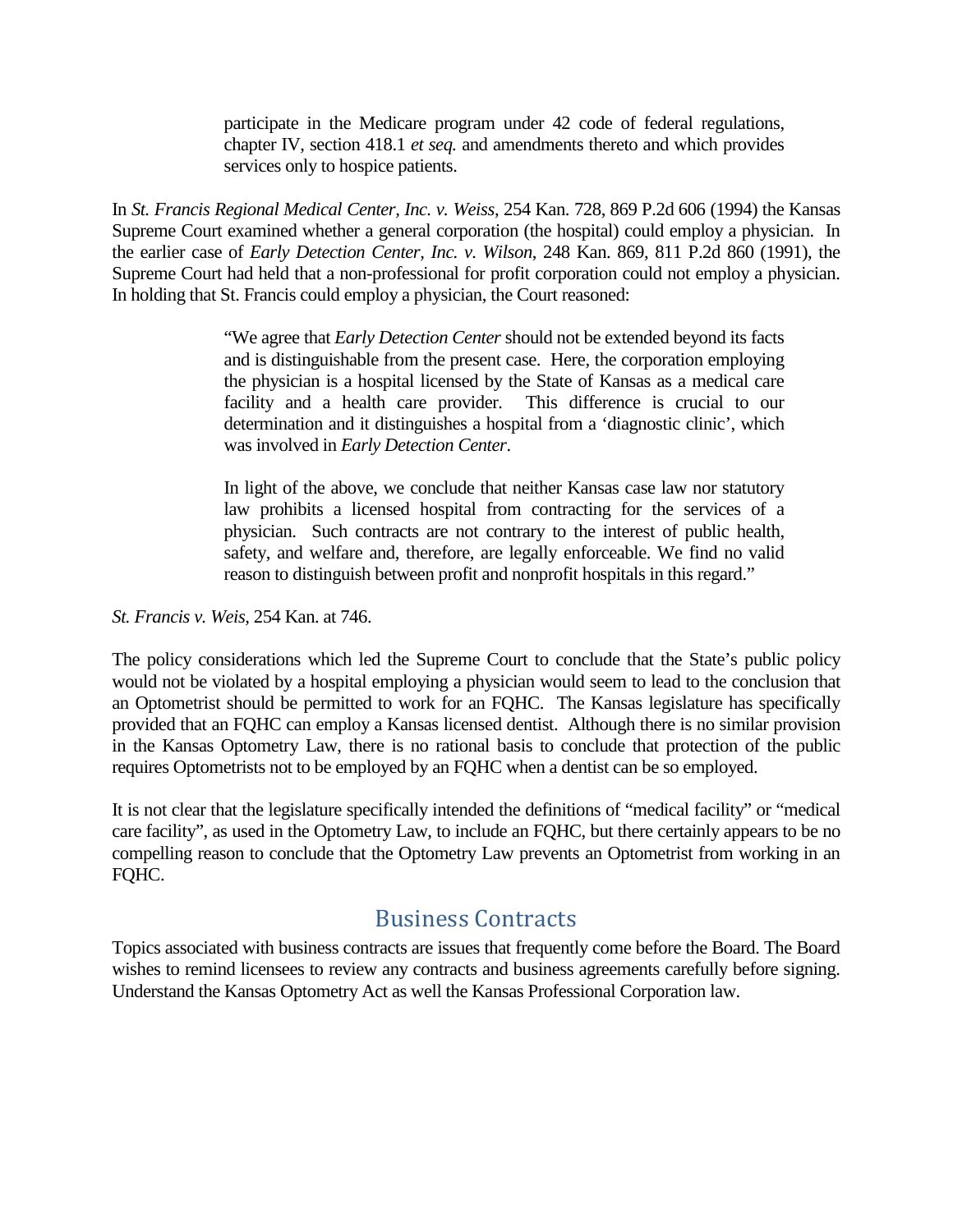### Advertising

The Board wishes to remind licensees that the Optometry Act specifically addresses regulations associated with advertising:

*65-11-1. Responsibility. (a) Each licensee shall be responsible for any advertising which is designed to benefit the licensee, directly or indirectly, whether or not the licensee authored it or caused it to be published.*

*(b) Each licensee whose name, trade name, assumed name, office address, phone number or place of practice appears or is mentioned in any advertisement of any kind or character shall be presumed to have caused, allowed, permitted, approved, or sanctioned the advertisement and shall be personally and professionally responsible for its content and character.* 

#### SUBMITTING CE TO ARBO

Did you know that submitting your CE to ARBO can be as easy as snapping a picture of it with your phone? With the OE Tracker App, it can be as easy as that. For additional information on the OE Tracker App, click [here.](https://www.arbo.org/oet_app.php)

The Board has paid everyone's OE Tracker fee for the year – all hours must be submitted directly to ARBO. DO NOT SEND CERTIFCATES TO THE BOARD OFFICE. The Board office will not forward any certificates to ARBO.

### Sale of Contact Lenses Without a Prescription

In May 2018, THEG, a.k.a. Fine and Clear, d.b.a. Rainbowlens.com, was fined \$30,000 by the Texas Attorney General for violations of the state's Consumer Protection laws for the sale of contact lenses without a prescription. Despite the fine, the Attorney General became aware that the company continued their business practices and filed a second injunction seeking a Permanent Restraining Order and additional civil penalties in the \$200,000 to \$1,000,000 range.

KSSBEO filed a complaint regarding the sale of contact lenses without prescription at Bunny's Beauty Supply in Kansas City, Kansas. In October 2018, a Permanent Restraining Order was issued in Wyandotte County Court and, should the sale of contact lenses without a prescription continue, the court may impose additional civil penalties.

In December 2018, the Federal Trade Commission fined HollywoodColorContacts.com \$575,000 for violating FCLCA (Fairness in Contact Lenses Consumer Act). The company was ordered to pay \$60,000 provided that the sale of contact lenses stops, but should sales continue, they will be required to immediately pay the remaining balance.

KSSBEO is aware that some businesses are not following the regulations and statutes regarding the sale of contact lenses and that both Rainbow Lenses and Hollywood Color Contact lenses are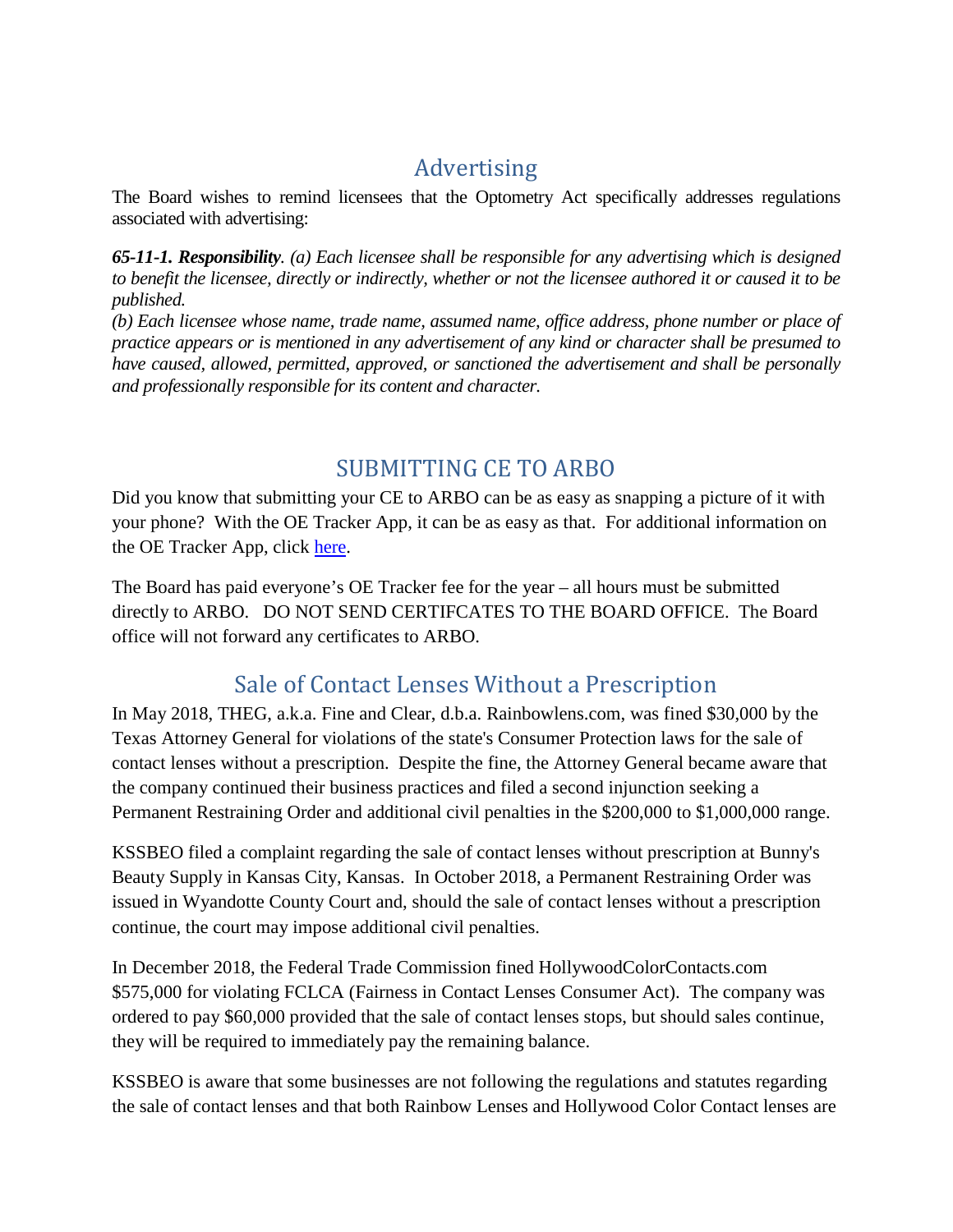being sold in the state. Despite these developments, complaints by licensees to the FTC, Kansas State Board of Healing Arts, and KSSBEO continue to be important so that agencies with the power to regulate can do so. THEG's business practices were reported after the May 2018 Restraining Order which caused the Attorney General to respond otherwise the agency would have moved on to a different consumer protection issue and sales would have continued. If you are aware of questionable contact lens business practices, please report them.

#### CONTACT LENS PROVIDERS

If you have any complaints against a contact lens provider – whether it be if they are not registered with Kansas Board of Healing Arts (BOHA) or if they change a prescription – you will need to file a complaint with BOHA. The complaint form can be found [here.](http://www.ksbha.org/forms/complaint.pdf)

You should also file a complaint to the Federal Trade Commission. Information to file a complaint with the FTC can be found [here.](https://www.ftc.gov/faq/consumer-protection/submit-consumer-complaint-ftc)

The list of registered and unregistered contact lens can be found on BOHA's [website.](http://www.ksbha.org/departments/licensing/contactlens.shtml)

### Volunteering for Free Clinic

KSSBEO does not have any policy concerns with licensees volunteering for Free Clinics, as long as the licensee practices in a manner to meet the state statutes and regulations. In particular, licensees are reminded to have a copy of their Kansas Optometry License conspicuously displayed. This is per KAR 65.10-, which states: *A licensee shall display a separate original license at each office or practice location.*

#### Licenses Retired and Expired

*Licenses retired in 2018:*

Karen S Aldridge Douglas E Ball Douglas G Biggs Steve T Cauble William L Crawford Kevin L Dawes Ronald D Fisher Stephen R Geist Mark S Glenn William F Hefner Ronald M Jackson David C Lewerenz Richard K Marks